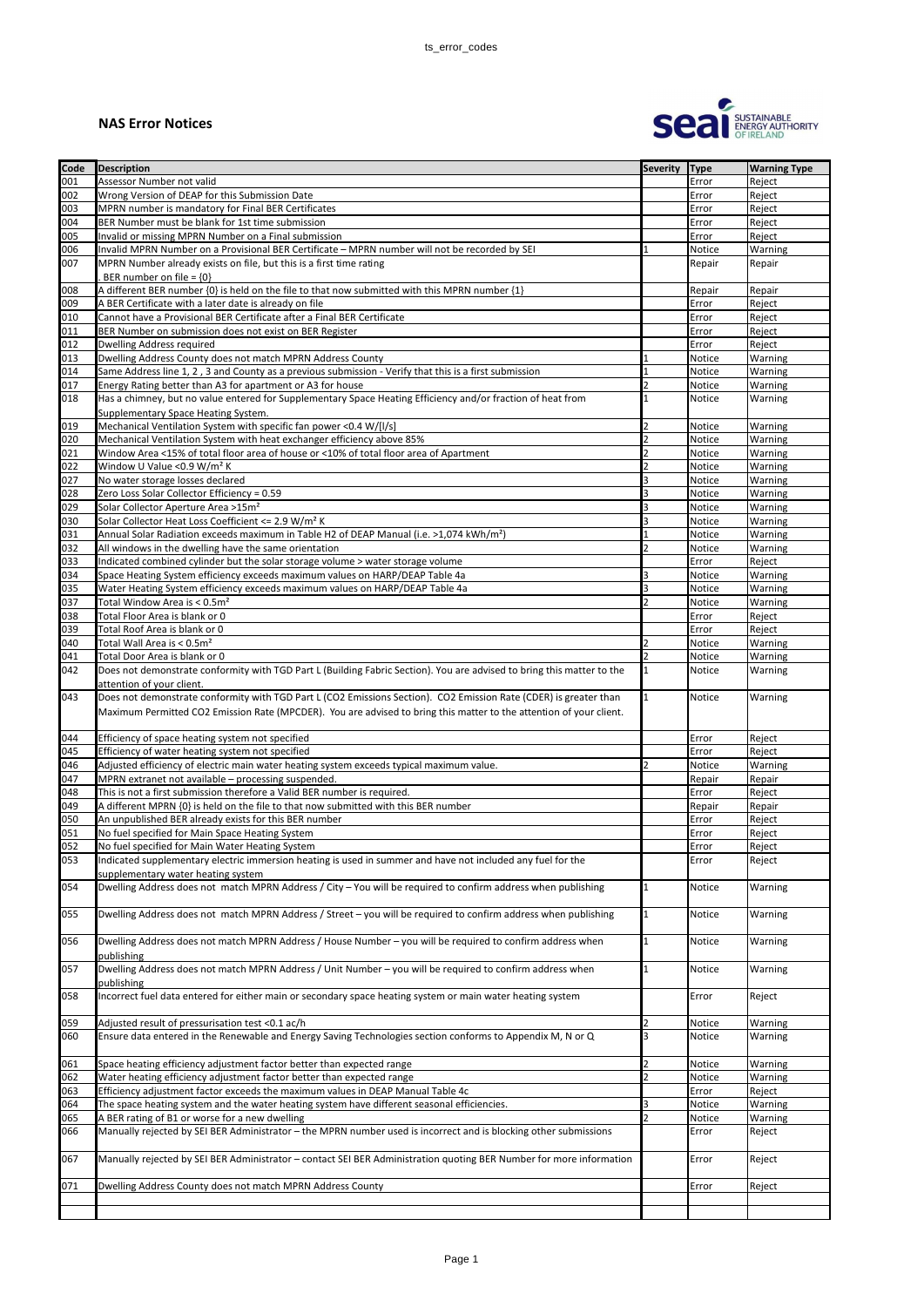| 072 |                                                                                                                                  |   | Notice        |                                                                                                                                                                                                                                                                                                                                                                                                                                                                 |
|-----|----------------------------------------------------------------------------------------------------------------------------------|---|---------------|-----------------------------------------------------------------------------------------------------------------------------------------------------------------------------------------------------------------------------------------------------------------------------------------------------------------------------------------------------------------------------------------------------------------------------------------------------------------|
|     | It is likely you have incorrectly selected Supplementary Electric Water Heating in Summer                                        |   |               |                                                                                                                                                                                                                                                                                                                                                                                                                                                                 |
| 073 | A value of Zero entered for one or more Building Element U-Values                                                                |   | Error         |                                                                                                                                                                                                                                                                                                                                                                                                                                                                 |
| 074 | No oil boiler pump included in assessment                                                                                        |   | Notice        |                                                                                                                                                                                                                                                                                                                                                                                                                                                                 |
| 075 | No central heating pump included in assessment                                                                                   |   | Notice        |                                                                                                                                                                                                                                                                                                                                                                                                                                                                 |
|     |                                                                                                                                  |   |               |                                                                                                                                                                                                                                                                                                                                                                                                                                                                 |
| 076 | Gas space heating system with no gas boiler flue fan specified                                                                   |   | Notice        |                                                                                                                                                                                                                                                                                                                                                                                                                                                                 |
| 077 | Ground Floor Uvalue, does not match any Uvalue entered in the Building Elements floor tab.                                       |   | Notice        |                                                                                                                                                                                                                                                                                                                                                                                                                                                                 |
| 078 | You indicated that the MPRN Number $\{0\}$ is shared with another dwelling. The BER Number $\{1\}$ given for that dwelling has 1 |   | Notice        |                                                                                                                                                                                                                                                                                                                                                                                                                                                                 |
|     |                                                                                                                                  |   |               |                                                                                                                                                                                                                                                                                                                                                                                                                                                                 |
|     | not been Published.                                                                                                              |   |               |                                                                                                                                                                                                                                                                                                                                                                                                                                                                 |
| 079 | You indicated that the MPRN Number {0} submitted here is shared with another dwelling (ref: BER{1}). However the                 |   | Repair        |                                                                                                                                                                                                                                                                                                                                                                                                                                                                 |
|     |                                                                                                                                  |   |               |                                                                                                                                                                                                                                                                                                                                                                                                                                                                 |
|     | MPRN number for that dwelling (BER Number: {1}) doesn't match.                                                                   |   |               |                                                                                                                                                                                                                                                                                                                                                                                                                                                                 |
| 080 | Does not demonstrate conformity with TGD Part L (Primary Energy Use and CO2 Emissions Section). The carbon                       |   | <b>Notice</b> |                                                                                                                                                                                                                                                                                                                                                                                                                                                                 |
|     | performance coefficient (CPC) and / or the energy performance coefficient EPC are greater than Maximum Permitted                 |   |               |                                                                                                                                                                                                                                                                                                                                                                                                                                                                 |
|     |                                                                                                                                  |   |               |                                                                                                                                                                                                                                                                                                                                                                                                                                                                 |
|     | coefficient. You are advised to bring this matter to the attention of your client.                                               |   |               |                                                                                                                                                                                                                                                                                                                                                                                                                                                                 |
| 081 | Does not demonstrate conformity with TGD L Renewables Requirement. You are advised to bring this to the attention of 1           |   | Notice        |                                                                                                                                                                                                                                                                                                                                                                                                                                                                 |
|     |                                                                                                                                  |   |               |                                                                                                                                                                                                                                                                                                                                                                                                                                                                 |
|     | your client                                                                                                                      |   |               |                                                                                                                                                                                                                                                                                                                                                                                                                                                                 |
| 083 | There are no open flues or chimneys included for this house. Please verify that ventilation openings are correct.                | 3 | Notice        | Warning<br>Reject<br>Warning<br>Warning<br>Warning<br>Warning<br>Warning<br>Repair<br>Warning<br>Warning<br>Warning<br>Warning<br>Repair<br>Reject<br>Warning<br>Reject<br>Warning<br>Warning<br>Warning<br>Warning<br>Warning<br>Warning<br>Warning<br>Warning<br>Warning<br>Reject<br>Reject<br>Reject<br>Reject<br>Warning<br>Warning<br>Warning<br>Warning<br>Warning<br>Warning<br>Warning<br>Warning<br>Reject<br>Reject<br>Warning<br>Warning<br>Warning |
|     |                                                                                                                                  |   |               |                                                                                                                                                                                                                                                                                                                                                                                                                                                                 |
|     |                                                                                                                                  |   |               |                                                                                                                                                                                                                                                                                                                                                                                                                                                                 |
| 084 | It is likely that you have selected an open fire without a back boiler as your primary heating system. Please refer to DEAP      | 1 | Notice        |                                                                                                                                                                                                                                                                                                                                                                                                                                                                 |
|     | manual Appendix A                                                                                                                |   |               |                                                                                                                                                                                                                                                                                                                                                                                                                                                                 |
| 093 | Same DEAP Address lines 1, 2, 3, County and MPRN as a previous submission and not a Shared Multi MPRN dwelling -                 |   |               |                                                                                                                                                                                                                                                                                                                                                                                                                                                                 |
|     |                                                                                                                                  |   | Repair        |                                                                                                                                                                                                                                                                                                                                                                                                                                                                 |
|     | Verify that this is a first submission                                                                                           |   |               |                                                                                                                                                                                                                                                                                                                                                                                                                                                                 |
| 094 | One of the heating systems in this assessment has efficiency less than 20%                                                       |   | Error         |                                                                                                                                                                                                                                                                                                                                                                                                                                                                 |
|     |                                                                                                                                  |   |               |                                                                                                                                                                                                                                                                                                                                                                                                                                                                 |
| 095 | The living area percentage of this dwelling is less than 10%. Please ensure that the living area has been measured               | ੨ | Notice        |                                                                                                                                                                                                                                                                                                                                                                                                                                                                 |
|     | correctly as per the guidance in the DEAP manual                                                                                 |   |               |                                                                                                                                                                                                                                                                                                                                                                                                                                                                 |
|     |                                                                                                                                  |   |               |                                                                                                                                                                                                                                                                                                                                                                                                                                                                 |
| 096 | Efficiency adjustment factor cannot be set to 0 for space or water heating in individual heating systems                         |   | Error         |                                                                                                                                                                                                                                                                                                                                                                                                                                                                 |
| 098 | This dwelling has very high energy consumption                                                                                   |   | Notice        |                                                                                                                                                                                                                                                                                                                                                                                                                                                                 |
| 099 | This dwelling has lower than expected energy consumption                                                                         |   | Notice        |                                                                                                                                                                                                                                                                                                                                                                                                                                                                 |
|     |                                                                                                                                  |   |               |                                                                                                                                                                                                                                                                                                                                                                                                                                                                 |
| 100 | Group heating scheme Percentage of Heat column in DEAP must total to 100%. This is not the case in this assessment               |   | Notice        |                                                                                                                                                                                                                                                                                                                                                                                                                                                                 |
|     |                                                                                                                                  |   |               |                                                                                                                                                                                                                                                                                                                                                                                                                                                                 |
|     |                                                                                                                                  |   |               |                                                                                                                                                                                                                                                                                                                                                                                                                                                                 |
| 101 | Does not demonstrate conformity with TGD Part L (Permeability Test Section). You are advised to bring this matter to the 1       |   | Notice        |                                                                                                                                                                                                                                                                                                                                                                                                                                                                 |
|     | attention of your client.                                                                                                        |   |               |                                                                                                                                                                                                                                                                                                                                                                                                                                                                 |
|     |                                                                                                                                  |   |               |                                                                                                                                                                                                                                                                                                                                                                                                                                                                 |
| 102 | Solar Fraction greater than 60%. This is higher than expected if solar heating DHW only. May be higher than 60% for solar 1      |   | Notice        |                                                                                                                                                                                                                                                                                                                                                                                                                                                                 |
|     | space heating systems.                                                                                                           |   |               |                                                                                                                                                                                                                                                                                                                                                                                                                                                                 |
| 103 | Unexpected zero energy consumption for the central heating pump (s) present.                                                     |   | Notice        |                                                                                                                                                                                                                                                                                                                                                                                                                                                                 |
|     |                                                                                                                                  |   |               |                                                                                                                                                                                                                                                                                                                                                                                                                                                                 |
| 104 | CHP has been specified in this assessment.                                                                                       |   | Notice        |                                                                                                                                                                                                                                                                                                                                                                                                                                                                 |
| 105 | CHP efficiencies are higher than expected.                                                                                       |   | Notice        |                                                                                                                                                                                                                                                                                                                                                                                                                                                                 |
|     |                                                                                                                                  |   |               |                                                                                                                                                                                                                                                                                                                                                                                                                                                                 |
| 106 | One or more of the heat loss walls not included in Part L Fabric compliance check.                                               |   | Notice        |                                                                                                                                                                                                                                                                                                                                                                                                                                                                 |
| 107 | MPRN Number already exists on file, but this is a first time rating. BER Number on file = $\{0\}$                                |   | Error         |                                                                                                                                                                                                                                                                                                                                                                                                                                                                 |
| 108 | A different BER number {0} is held on the file to that now submitted with this MPRN number {1}                                   |   | Error         |                                                                                                                                                                                                                                                                                                                                                                                                                                                                 |
|     |                                                                                                                                  |   |               |                                                                                                                                                                                                                                                                                                                                                                                                                                                                 |
| 109 | Semi Exposed may not be selected for this Wall Type                                                                              |   | Error         |                                                                                                                                                                                                                                                                                                                                                                                                                                                                 |
| 110 | County not specified, please ensure rating is published using a full address                                                     |   | Error         |                                                                                                                                                                                                                                                                                                                                                                                                                                                                 |
|     |                                                                                                                                  |   |               |                                                                                                                                                                                                                                                                                                                                                                                                                                                                 |
| 111 | Hot water storage volume is greater than 500L. Refer to DEAP Table 2a.                                                           |   | Notice        |                                                                                                                                                                                                                                                                                                                                                                                                                                                                 |
| 112 | Solid fuel has been selected. Refer to guidance on solid fuel systems in the DEAP manual.                                        |   | Notice        |                                                                                                                                                                                                                                                                                                                                                                                                                                                                 |
|     |                                                                                                                                  |   |               |                                                                                                                                                                                                                                                                                                                                                                                                                                                                 |
|     |                                                                                                                                  |   |               |                                                                                                                                                                                                                                                                                                                                                                                                                                                                 |
|     |                                                                                                                                  |   |               |                                                                                                                                                                                                                                                                                                                                                                                                                                                                 |
| 113 | Insulated primary pipework specified.                                                                                            |   | Notice        |                                                                                                                                                                                                                                                                                                                                                                                                                                                                 |
|     |                                                                                                                                  |   |               |                                                                                                                                                                                                                                                                                                                                                                                                                                                                 |
|     |                                                                                                                                  |   |               |                                                                                                                                                                                                                                                                                                                                                                                                                                                                 |
|     | Primary pipework can only be specified as insulated if all of the pipework between the primary water heater and the              |   |               |                                                                                                                                                                                                                                                                                                                                                                                                                                                                 |
|     |                                                                                                                                  |   |               |                                                                                                                                                                                                                                                                                                                                                                                                                                                                 |
|     | water storage is insulated. Where some of the pipework is not visible (if for example it runs through walls or floors), then     |   |               |                                                                                                                                                                                                                                                                                                                                                                                                                                                                 |
|     | it must be assumed to be un-insulated unless it can be proven to be insulated.                                                   |   |               |                                                                                                                                                                                                                                                                                                                                                                                                                                                                 |
|     |                                                                                                                                  |   |               |                                                                                                                                                                                                                                                                                                                                                                                                                                                                 |
|     |                                                                                                                                  | 3 |               |                                                                                                                                                                                                                                                                                                                                                                                                                                                                 |
| 114 | Refer to the DEAP Manual for the definition of intermittent fans and passive vents. In particular, closable background           |   | Notice        |                                                                                                                                                                                                                                                                                                                                                                                                                                                                 |
|     | vents are not included in DEAP.                                                                                                  |   |               |                                                                                                                                                                                                                                                                                                                                                                                                                                                                 |
| 115 | Water storage has been specified with little or no insulation. Please confirm that water storage insulation thickness is         | 3 | Notice        |                                                                                                                                                                                                                                                                                                                                                                                                                                                                 |
|     |                                                                                                                                  |   |               |                                                                                                                                                                                                                                                                                                                                                                                                                                                                 |
|     | accurate before publishing the rating.                                                                                           |   |               |                                                                                                                                                                                                                                                                                                                                                                                                                                                                 |
| 116 | One or more floor height is not within the expected range. Please confirm that floor heights are correct before publishing 3     |   | Notice        |                                                                                                                                                                                                                                                                                                                                                                                                                                                                 |
|     |                                                                                                                                  |   |               |                                                                                                                                                                                                                                                                                                                                                                                                                                                                 |
|     | the rating.                                                                                                                      |   |               |                                                                                                                                                                                                                                                                                                                                                                                                                                                                 |
|     |                                                                                                                                  |   |               |                                                                                                                                                                                                                                                                                                                                                                                                                                                                 |
| 117 | More than 3 open flues have been specified. Please confirm that the number of open flues is correct before publishing            |   | Notice        |                                                                                                                                                                                                                                                                                                                                                                                                                                                                 |
|     |                                                                                                                                  |   |               |                                                                                                                                                                                                                                                                                                                                                                                                                                                                 |
|     | the rating.                                                                                                                      |   |               |                                                                                                                                                                                                                                                                                                                                                                                                                                                                 |
|     |                                                                                                                                  |   |               |                                                                                                                                                                                                                                                                                                                                                                                                                                                                 |
| 118 | Unexpected secondary space heating fraction. Please confirm that the correct value has been chosen from DEAP Tables              |   | Notice        |                                                                                                                                                                                                                                                                                                                                                                                                                                                                 |
|     |                                                                                                                                  |   |               |                                                                                                                                                                                                                                                                                                                                                                                                                                                                 |
|     | before publishing the rating                                                                                                     |   |               |                                                                                                                                                                                                                                                                                                                                                                                                                                                                 |
|     |                                                                                                                                  |   |               |                                                                                                                                                                                                                                                                                                                                                                                                                                                                 |
|     |                                                                                                                                  |   |               |                                                                                                                                                                                                                                                                                                                                                                                                                                                                 |
| 119 | The efficiency entered is less than 100% with a fuel type as electricity. Please refer to the DEAP manual                        |   | Error         |                                                                                                                                                                                                                                                                                                                                                                                                                                                                 |
|     |                                                                                                                                  |   |               |                                                                                                                                                                                                                                                                                                                                                                                                                                                                 |
| 120 | The Responsiveness Category is entered as zero (0) or greater than five (5)                                                      |   | Error         |                                                                                                                                                                                                                                                                                                                                                                                                                                                                 |
|     |                                                                                                                                  |   |               |                                                                                                                                                                                                                                                                                                                                                                                                                                                                 |
|     |                                                                                                                                  |   |               |                                                                                                                                                                                                                                                                                                                                                                                                                                                                 |
| 121 | The typical energy rating for a dwelling constructed before 1978 with a solid fuel main space heating system is either E, F 3    |   | Notice        |                                                                                                                                                                                                                                                                                                                                                                                                                                                                 |
|     |                                                                                                                                  |   |               |                                                                                                                                                                                                                                                                                                                                                                                                                                                                 |
|     | or G. Please ensure your DEAP entries are correct.                                                                               |   |               |                                                                                                                                                                                                                                                                                                                                                                                                                                                                 |
|     |                                                                                                                                  |   |               |                                                                                                                                                                                                                                                                                                                                                                                                                                                                 |
|     |                                                                                                                                  |   |               |                                                                                                                                                                                                                                                                                                                                                                                                                                                                 |
| 122 | The typical energy rating for a dwelling constructed between 1978 and 1993 with a solid fuel main space heating system 3         |   | Notice        |                                                                                                                                                                                                                                                                                                                                                                                                                                                                 |
|     | is either D1, D2 or E1. Please ensure your DEAP entries are correct.                                                             |   |               |                                                                                                                                                                                                                                                                                                                                                                                                                                                                 |
| 123 |                                                                                                                                  |   | Notice        |                                                                                                                                                                                                                                                                                                                                                                                                                                                                 |
|     | The typical energy rating for a dwelling constructed between 1994 and 2004 with a solid fuel main space heating system 3         |   |               |                                                                                                                                                                                                                                                                                                                                                                                                                                                                 |
|     | is either C3, D1 or D2. Please ensure your DEAP entries are correct.                                                             |   |               |                                                                                                                                                                                                                                                                                                                                                                                                                                                                 |
|     |                                                                                                                                  |   |               |                                                                                                                                                                                                                                                                                                                                                                                                                                                                 |
|     |                                                                                                                                  |   |               |                                                                                                                                                                                                                                                                                                                                                                                                                                                                 |
| 124 | The typical energy rating for a dwelling constructed between 2005 and 2007 with a solid fuel main space heating system 3         |   | <b>Notice</b> | Warning                                                                                                                                                                                                                                                                                                                                                                                                                                                         |
|     | is either C1, C2 or C3. Please ensure your DEAP entries are correct.                                                             |   |               |                                                                                                                                                                                                                                                                                                                                                                                                                                                                 |
|     |                                                                                                                                  |   |               |                                                                                                                                                                                                                                                                                                                                                                                                                                                                 |
|     |                                                                                                                                  |   |               |                                                                                                                                                                                                                                                                                                                                                                                                                                                                 |
| 125 | The typical energy rating for a dwelling constructed between 2008 and 2009 with a solid fuel main space heating system 3         |   | Notice        | Warning                                                                                                                                                                                                                                                                                                                                                                                                                                                         |
|     | is either B2, B3 or C1. Please ensure your DEAP entries are correct.                                                             |   |               |                                                                                                                                                                                                                                                                                                                                                                                                                                                                 |
|     |                                                                                                                                  |   |               |                                                                                                                                                                                                                                                                                                                                                                                                                                                                 |
|     |                                                                                                                                  |   |               |                                                                                                                                                                                                                                                                                                                                                                                                                                                                 |
|     |                                                                                                                                  |   |               |                                                                                                                                                                                                                                                                                                                                                                                                                                                                 |
|     |                                                                                                                                  |   |               |                                                                                                                                                                                                                                                                                                                                                                                                                                                                 |
|     |                                                                                                                                  |   |               |                                                                                                                                                                                                                                                                                                                                                                                                                                                                 |